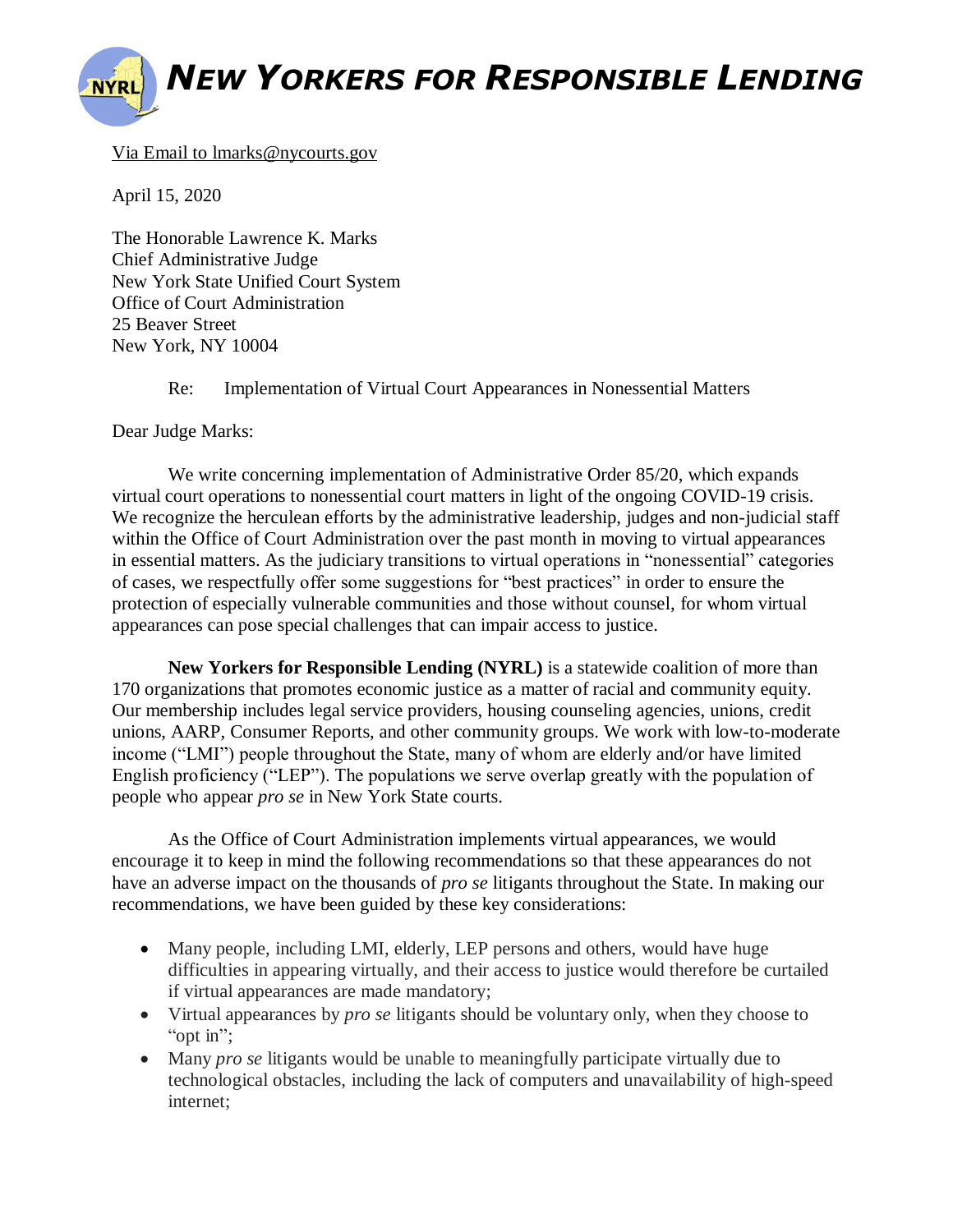- Limited scope legal assistance programs that have partnered with courts to assist *pro se* litigants, have been suspended;
- New York residents are simply weighed down and overwhelmed by the conditions that the COVID-19 virus has forced upon us, and will not have the time, ability or resources to navigate virtual appearances.

In light of the above considerations, we encourage the judiciary to keep in mind the "digital divide" that results from the economic inequality that pervades our society when expanding virtual operations to categories of cases with high numbers of unrepresented litigants. Therefore, we recommend that cases involving *pro se* parties be excluded from virtual appearances for nonessential matters. Courts could make exceptions for *pro se* parties who specifically request virtual appearances if the requesting *pro se* party affirms she or he has the technological capacity to participate. As with e-filing, which had a rocky roll-out when the needs of unrepresented parties initially were not taken into account, we recommend that there be a presumption that unrepresented parties are excluded from virtual appearances unless they specifically request to "opt in" to virtual participation.

While we recognize that "justice delayed is justice denied," our concerns over delay are outweighed by our concerns that virtual appearances could quite easily negatively impact *pro se* litigants. We therefore would recommend that appearances involving *pro se* litigants resume in person when the courts reopen. For cases where time is of the essence, we recommend that a *pro se* litigant be permitted to join by telephone conference call if the litigant prefers. There are many litigants who would experience difficulties with or who lack the technological equipment or expertise to manipulate Skype or similar video conferencing.

Where parties do appear virtually, these appearances are made more complicated by the number of people who must call in separately to those conversations, especially when they are "on the record." In order to alleviate one potentially complicating factor, Courts should avoid requiring virtual appearances for any litigants who require the use of interpreters in nonessential matters.

Courts should be aware that, throughout the state, many litigants lack access to reliable high-speed internet. While this problem may be especially acute in more rural parts of the State, it is also true for many litigants in urban and suburban settings.

Courts should also be aware of the enormous scheduling pressures faced by families throughout the State during this time. Although most people in the State are either working from home or have lost their jobs, many *pro se* litigants work in service industries that are deemed essential, such as grocery stores, delivery services, hospitals, or restaurants. While those litigants have limited control over their schedules under the best of circumstances, now they face even less flexibility because of the heavy demand placed on their employers. Additionally, many litigants, even those who are fortunate to be able to work from home, are also providing care for children or other loved ones around the clock, which makes appearing at set times more complicated. Litigants may also be managing medical appointments (now made more difficult by the limitations on in-person medical care) for themselves or family members., In light of these circumstances, Courts should not issue defaults for any litigants who fail to appear for scheduled